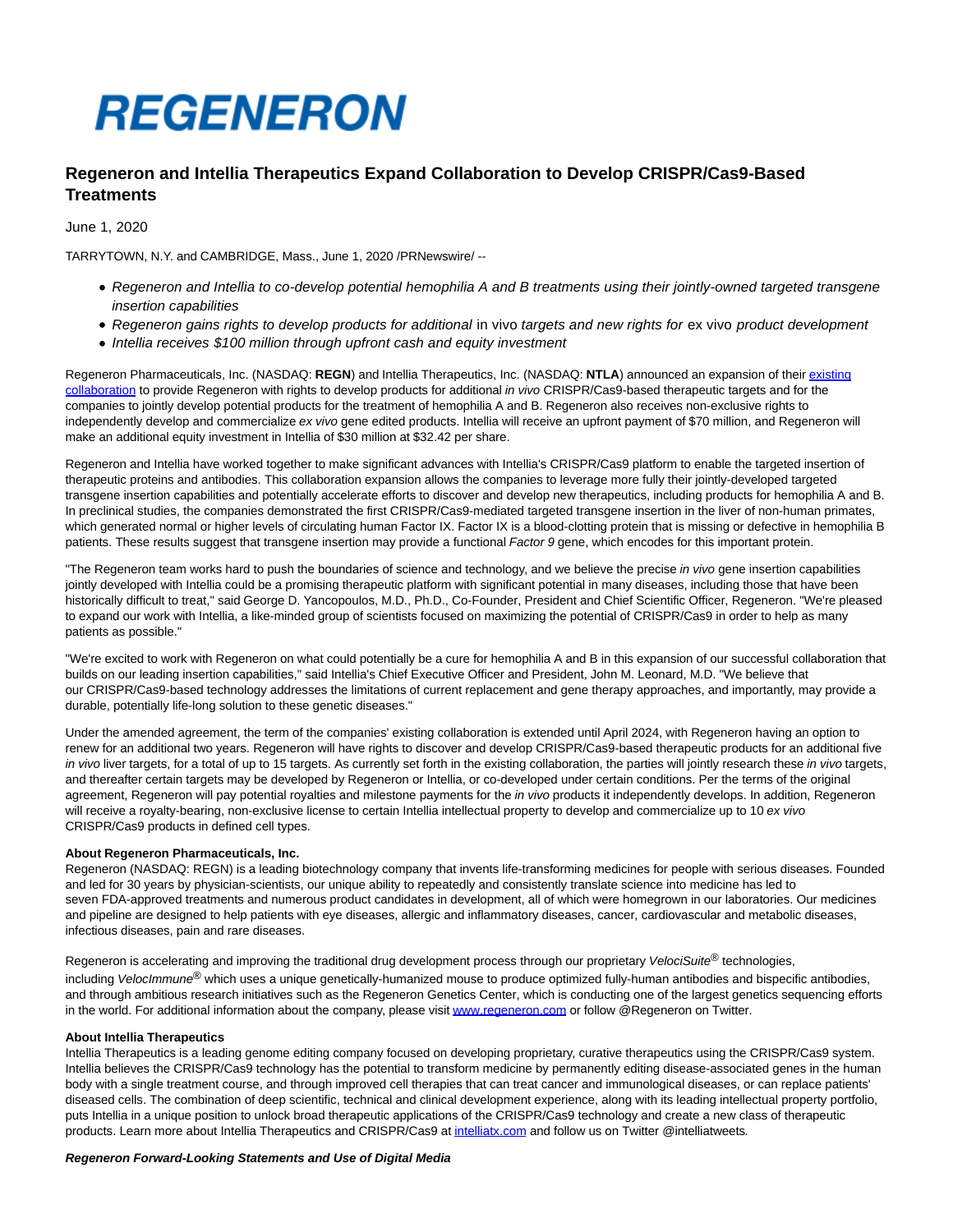This press release includes forward-looking statements that involve risks and uncertainties relating to future events and the future performance of Regeneron Pharmaceuticals, Inc. ("Regeneron" or the "Company"), and actual events or results may differ materially from these forward-looking statements. Words such as "anticipate," "expect," "intend," "plan," "believe," "seek," "estimate," variations of such words, and similar expressions are intended to identify such forward-looking statements, although not all forward-looking statements contain these identifying words. These statements concern, and these risks and uncertainties include, among others, the impact of SARS-CoV-2 (the virus that has caused the COVID-19 pandemic) on Regeneron's business and its employees, collaborators, suppliers, and other third parties on which Regeneron relies, Regeneron's and its collaborators' ability to continue to conduct research and clinical programs, Regeneron's ability to manage its supply chain, net product sales of products marketed by Regeneron and/or its collaborators (collectively, "Regeneron's Products"), and the global economy; the nature, timing, and possible success and therapeutic applications of Regeneron's Products and Regeneron's product candidates and research and clinical programs now underway or planned, such as the programs discussed in this press release to develop products for in vivo CRISPR/Cas9-based therapeutic targets with Intellia Therapeutics, Inc. (including for the treatment of hemophilia A and B); the extent to which the results from the research and development programs conducted by Regeneron and/or its collaborators (including based on the collaboration discussed in this press release) may lead to advancement of product candidates to clinical trials or therapeutic applications; the potential for any license or collaboration agreement, including Regeneron's agreements with Sanofi, Bayer, and Teva Pharmaceutical Industries Ltd. (or their respective affiliated companies, as applicable), as well as Regeneron's collaboration with Intellia Therapeutics, Inc. discussed in this press release, to be cancelled or terminated without any further product success; the likelihood, timing, and scope of possible regulatory approval and commercial launch of Regeneron's product candidates and new indications for Regeneron's Products; unforeseen safety issues resulting from the administration of Regeneron's Products and product candidates in patients, including serious complications or side effects in connection with the use of Regeneron's Products and product candidates in clinical trials; determinations by regulatory and administrative governmental authorities which may delay or restrict Regeneron's ability to continue to develop or commercialize Regeneron's Products and product candidates; ongoing regulatory obligations and oversight impacting Regeneron's Products, research and clinical programs, and business, including those relating to patient privacy; uncertainty of market acceptance and commercial success of Regeneron's Products and product candidates and the impact of studies (whether conducted by Regeneron or others and whether mandated or voluntary) on the commercial success of Regeneron's Products and product candidates; the availability and extent of reimbursement of Regeneron's Products from third-party payers, including private payer healthcare and insurance programs, health maintenance organizations, pharmacy benefit management companies, and government programs such as Medicare and Medicaid; coverage and reimbursement determinations by such payers and new policies and procedures adopted by such payers; competing drugs and product candidates that may be superior to Regeneron's Products and product candidates; the ability of Regeneron to manufacture and manage supply chains for multiple products and product candidates; the ability of Regeneron's collaborators, suppliers, or other third parties (as applicable) to perform manufacturing, filling, finishing, packaging, labeling, distribution, and other steps related to Regeneron's Products and product candidates; unanticipated expenses; the costs of developing, producing, and selling products; the ability of Regeneron to meet any of its financial projections or guidance and changes to the assumptions underlying those projections or guidance; and risks associated with intellectual property of other parties and pending or future litigation relating thereto (including without limitation the patent litigation and other related proceedings relating to Dupixent<sup>®</sup> (dupilumab) and Praluent<sup>®</sup> (alirocumab)), other litigation and other proceedings and government investigations relating to the Company and/or its operations, the ultimate outcome of any such proceedings and investigations, and the impact any of the foregoing may have on Regeneron's business, prospects, operating results, and financial condition. A more complete description of these and other material risks can be found in Regeneron's filings with the U.S. Securities and Exchange Commission, including its Form 10-K for the year ended December 31, 2019 and its Form 10-Q for the quarterly period ended March 31, 2020. Any forward-looking statements are made based on management's current beliefs and judgment, and the reader is cautioned not to rely on any forward-looking statements made by Regeneron. Regeneron does not undertake any obligation to update publicly any forward-looking statement, including without limitation any financial projection or guidance, whether as a result of new information, future events, or otherwise.

Regeneron uses its media and investor relations website and social media outlets to publish important information about the Company, including information that may be deemed material to investors. Financial and other information about Regeneron is routinely posted and is accessible on Regeneron's media and investor relations website [\(http://newsroom.regeneron.com\)](http://newsroom.regeneron.com/) and its Twitter feed [\(http://twitter.com/regeneron\).](https://c212.net/c/link/?t=0&l=en&o=2817866-1&h=3605338048&u=http%3A%2F%2Ftwitter.com%2Fregeneron&a=http%3A%2F%2Ftwitter.com%2Fregeneron)

#### **Intellia's Forward-Looking Statements**

This press release contains "forward-looking statements" of Intellia Therapeutics, Inc. ("Intellia" or the "Company") within the meaning of the Private Securities Litigation Reform Act of 1995. These forward-looking statements include, but are not limited to, express or implied statements regarding Intellia's beliefs and expectations regarding its: planned submission of an investigational new drug ("IND") application or similar clinical trial application for NTLA-2001 for the treatment of transthyretin amyloidosis ("ATTR") in mid-2020 and its planned dosing of first patients in the second half of 2020; plans to submit an IND application or similar clinical trial application for NTLA-5001, its first T cell receptor ("TCR")-directed engineered cell therapy development candidate for its acute myeloid leukemia ("AML") program in the first half of 2021; plans to submit an IND or similar clinical trial application for its hereditary angioedema ("HAE") program in the second half of 2021; plans to advance and complete preclinical studies, including non-human primate studies for its ATTR program and HAE programs, and other animal studies supporting other in vivo and ex vivo programs, including its AML program; development of a proprietary LNP/AAV hybrid delivery system, as well as its modular platform to advance its complex genome editing capabilities, such as gene insertion; further development of its proprietary cell engineering process for multiple sequential editing; presentation of additional data at upcoming scientific conferences, and other preclinical data in 2020; advancement and expansion of its CRISPR/Cas9 technology to develop human therapeutic products, as well as its ability to maintain and expand its related intellectual property portfolio; ability to demonstrate its platform's modularity and replicate or apply results achieved in preclinical studies, including those in its ATTR, AML, and HAE programs, in any future studies, including human clinical trials; ability to develop other in vivo or ex vivo cell therapeutics of all types, and those targeting WT1 in AML in particular, using CRISPR/Cas9 technology; ability to optimize the impact of its collaborations on its development programs, including but not limited to its collaborations with Novartis or Regeneron Pharmaceuticals, Inc., Regeneron's ability to enter into a co-development and co-promotion agreement for the HAE program, and the potential timing and receipt of future milestones and royalties based on Intellia's collaboration with Regeneron; and statements regarding the timing of regulatory filings and clinical trial execution, including dosing of patients in its development programs.

Any forward-looking statements in this press release are based on management's current expectations and beliefs of future events, and are subject to a number of risks and uncertainties that could cause actual results to differ materially and adversely from those set forth in or implied by such forwardlooking statements. These risks and uncertainties include, but are not limited to: risks related to Intellia's ability to protect and maintain its intellectual property position; risks related to Intellia's relationship with third parties, including its licensors and licensees; risks related to the ability of its licensors to protect and maintain their intellectual property position; uncertainties related to regulatory agencies' evaluation of regulatory filings and other information related to its product candidates; uncertainties related to the initiation and conduct of studies and other development requirements for its product candidates; the risk that any one or more of Intellia's product candidates will not be successfully developed and commercialized; the risk that